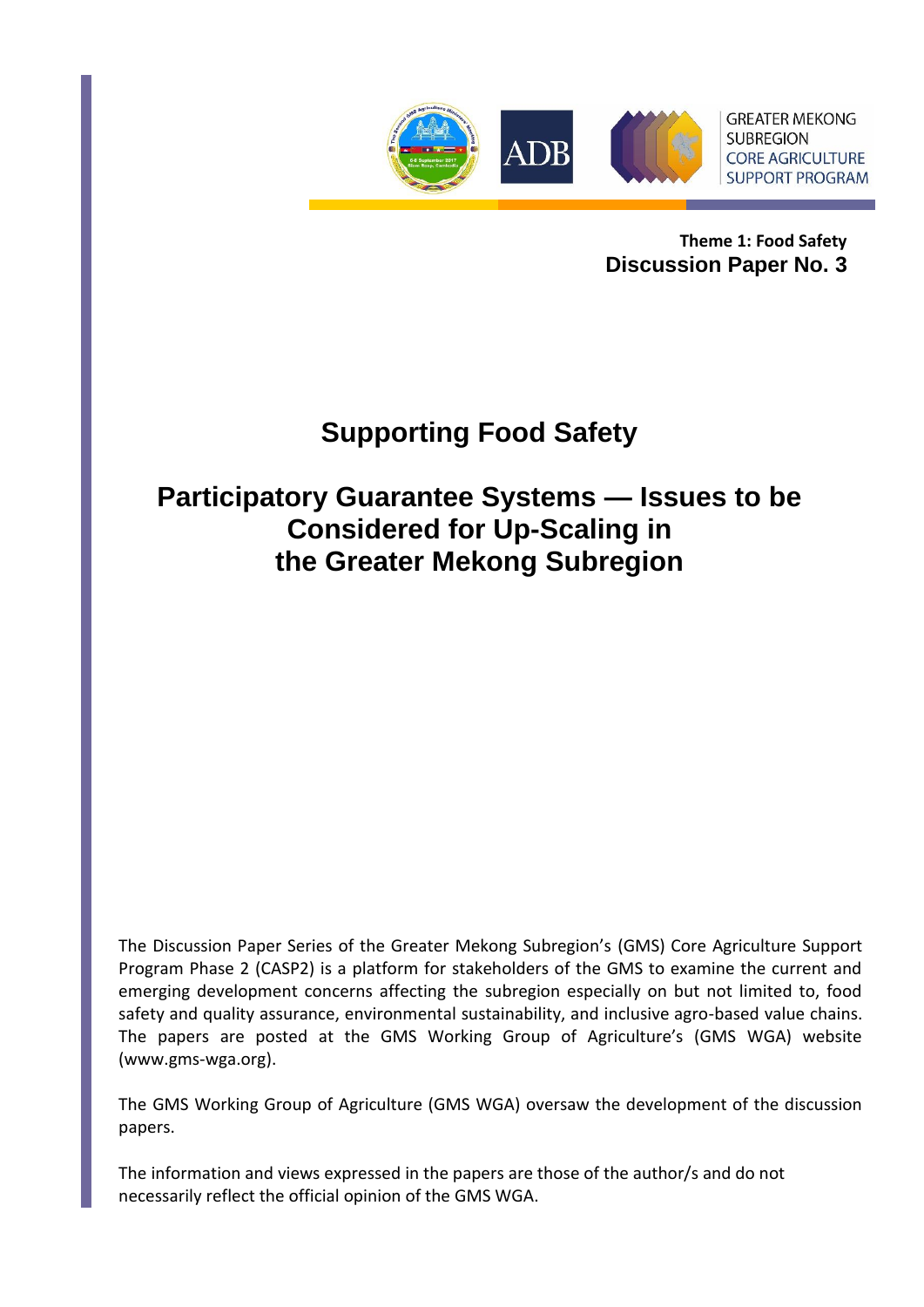## **Contents**

| 2.3. |  |  |
|------|--|--|
| 2.4. |  |  |
|      |  |  |
|      |  |  |
|      |  |  |
|      |  |  |
|      |  |  |
|      |  |  |
|      |  |  |

# **Abbreviations**

<span id="page-1-0"></span>

| Asian Development Bank                                     |
|------------------------------------------------------------|
| Core Agriculture Support Program, Phase 2                  |
| <b>Community Supported Agriculture</b>                     |
| Department of Agriculture (Lao PDR)                        |
| <b>Good Agricultural Practice</b>                          |
| <b>General Department of Agriculture</b>                   |
| <b>Greater Mekong Subregion</b>                            |
| International Federation of Organic Agricultural Movements |
| Lao People's Democratic Republic                           |
| Natural Agriculture Village (Cambodia)                     |
| <b>Participatory Guarantee System</b>                      |
| <b>Technical Assistance</b>                                |
|                                                            |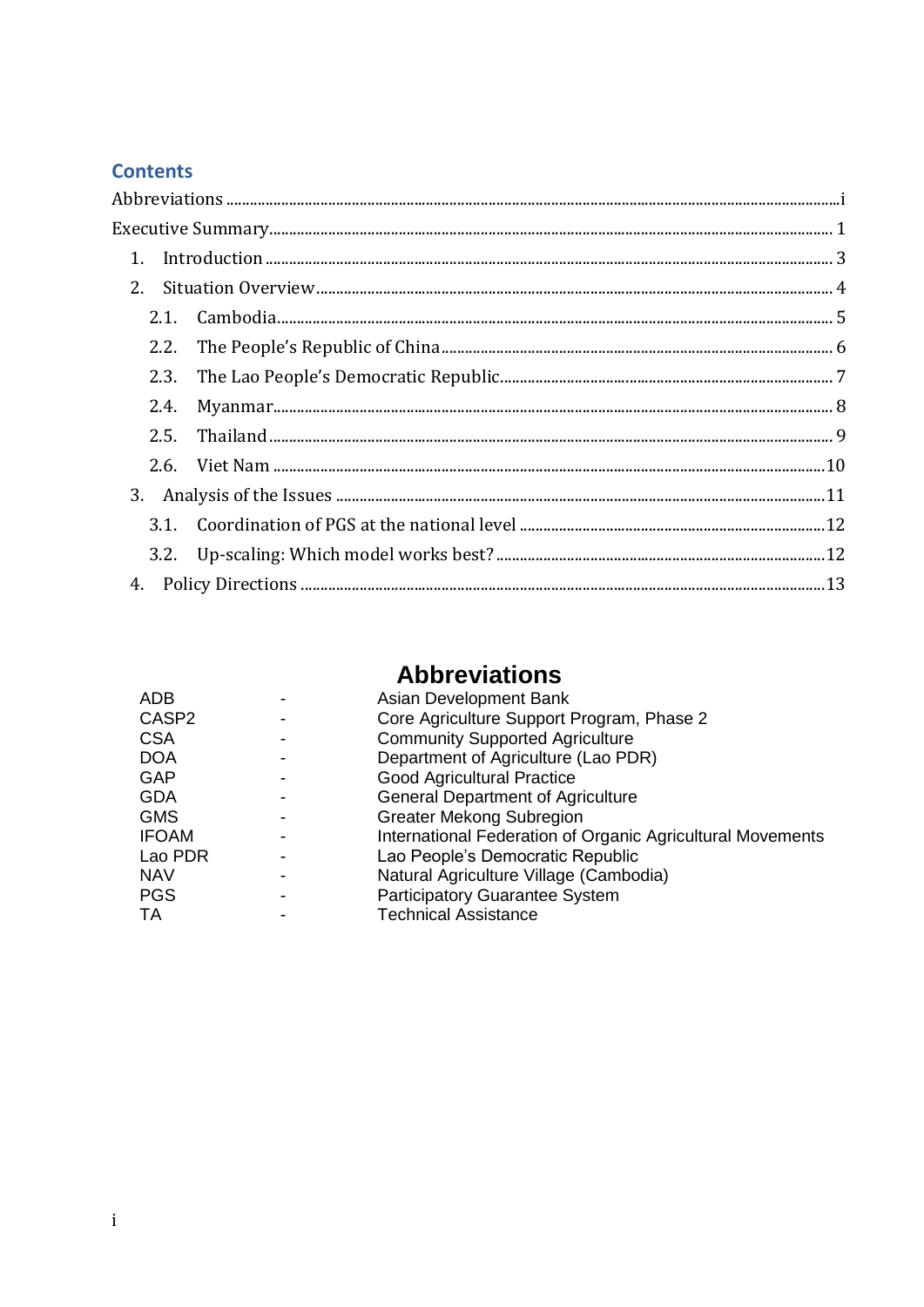## **Executive Summary**

To effectively improve food safety from the farm to the table, governments need both regulations and options for the certification of fresh and processed products. Certification options available in the Greater Mekong Subregion (GMS) include the ASEAN Good Agriculture Practices (GAP) and organic third party and participatory guarantee systems  $(PGS)^1$ .

To promote the development and use of PGS, two pilot tests were proposed in each of the GMS countries (Cambodia, the People's Republic of China, the Lao People's Democratic Republic, Myanmar, Thailand, and Viet Nam). This formed part of the project, Participatory Guarantee System Capacity Building in the GMS that commenced in 2014 and is implemented by the International Federation of Organic Agricultural Movements (IFOAM). The project supports pillars 1 (Food Safety and Trade Modernization) and 2 (Climate-Friendly Agriculture) of the Core Agricultural Support Program, Phase 2, supported by Asian Development Bank technical assistance (CASP2, TA 8163). Through letters of agreement between the governments of Cambodia, the Lao People's Democratic Republic, Myanmar, and Thailand, complimentary PGS initiatives were supported. PGS groups are now operating successfully in each of the GMS countries.

The main reason for the project's success is that market-orientated multiple stakeholder engagement supported the development and implementation of the PGS. The experience gained and the lessons learned from the pilots demonstrate the PGS' potential as a credible certification. The experience also provides a basis for elaborating on how up-scaling PGS can contribute to the wider food safety strategies being implemented in the GMS.

PGS were developed to provide an alternative tool for addressing the dilemma faced by the many millions of producers around the world who continue to operate subsistence farming or produce semi-commercial small volumes of seasonal products and have fragmented and weak connections with markets and few opportunities to add value postharvest or address food safety issues relating to production methods.

PGS quality assurance is based on the IFOAM PGS Guidelines that support the goal of improving food safety, primarily focused on organic production. These PGS Guidelines provide a structure and methodology for coordinating production, enhancing product quality through improved post-harvest handling systems, increasing sales, and improving livelihoods. At the same time, the PGS is a mechanism for providing consumers with trustworthy certification of safe food products.

The issues discussed in this paper are drawn from lessons learned through the implementation of the PGS and subsequent stakeholder exchanges and workshops, including the THAIFEX 2017 food safety conference.

Even though GMS countries are at different stages in developing their food safety policies and regulations for organic and PGS, some common themes are recommended to help guide the development process and provide for a PGS system that shares common standards within the GMS.

These themes are reflected in the following recommendations for increasing the establishment and use of PGS.

 $1$  In the text, PGS is used interchangeably in singular or plural, depending on the nature of its application.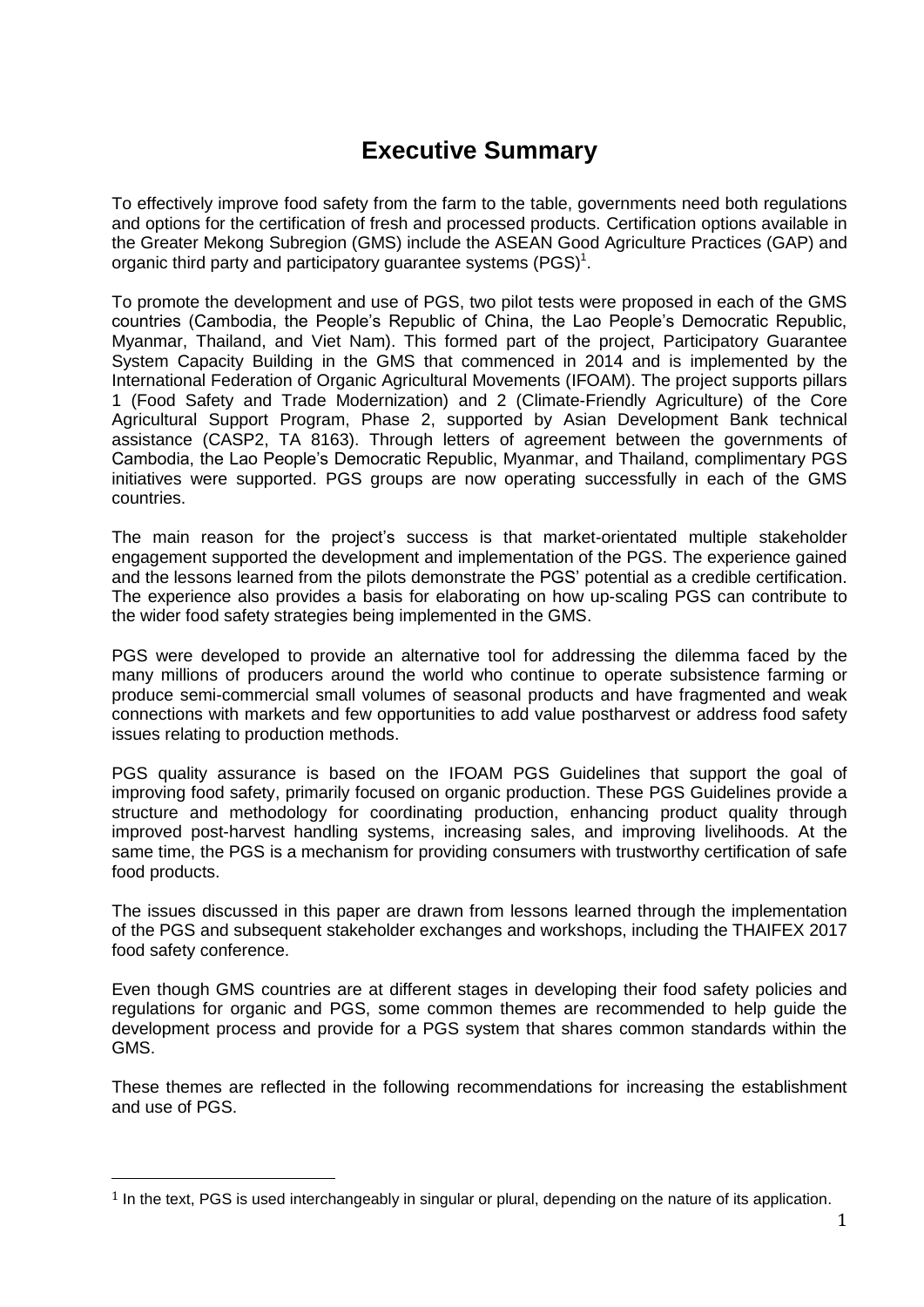Each country needs policies and regulations that recognize and support the opportunity for PGS to be established and function. The design of such policies and regulations should consider both the national and GMS-wide implications and opportunities for mutual recognition to facilitate future cross-border trade.

Any regulation that applies to organic certification should be inclusive, specifically recognizing PGS alongside other systems as an option for certifying produce and products sold in domestically and in other GMS countries.

Keeping in mind the potential for cross-border trade in PGS-certified products, to facilitate this process, the GMS countries could adopt common baseline standards. For PGS and organic products, this would mean adopting the ASEAN Regional Organic Standard for the production of organic products and the IFOAM PGS Guidelines.

For markets with emerging organic sectors, governments could consider promoting voluntary use of PGS whereby operators can apply for and use an official national organic logo to enhance their access to markets.

At the national level, government leadership could support PGS governance, ideally engaging both government and private sector stakeholders in developing a national PGS coordinating body and PGS management systems.

PGS must be regarded as a component of a wider strategy for promoting food safety. In this context, PGS-certified products should be included in the government's food safety sampling and residue testing program. Government resources should be allocated to this activity and PGS operators should be made aware of the importance of complying with government food safety laws.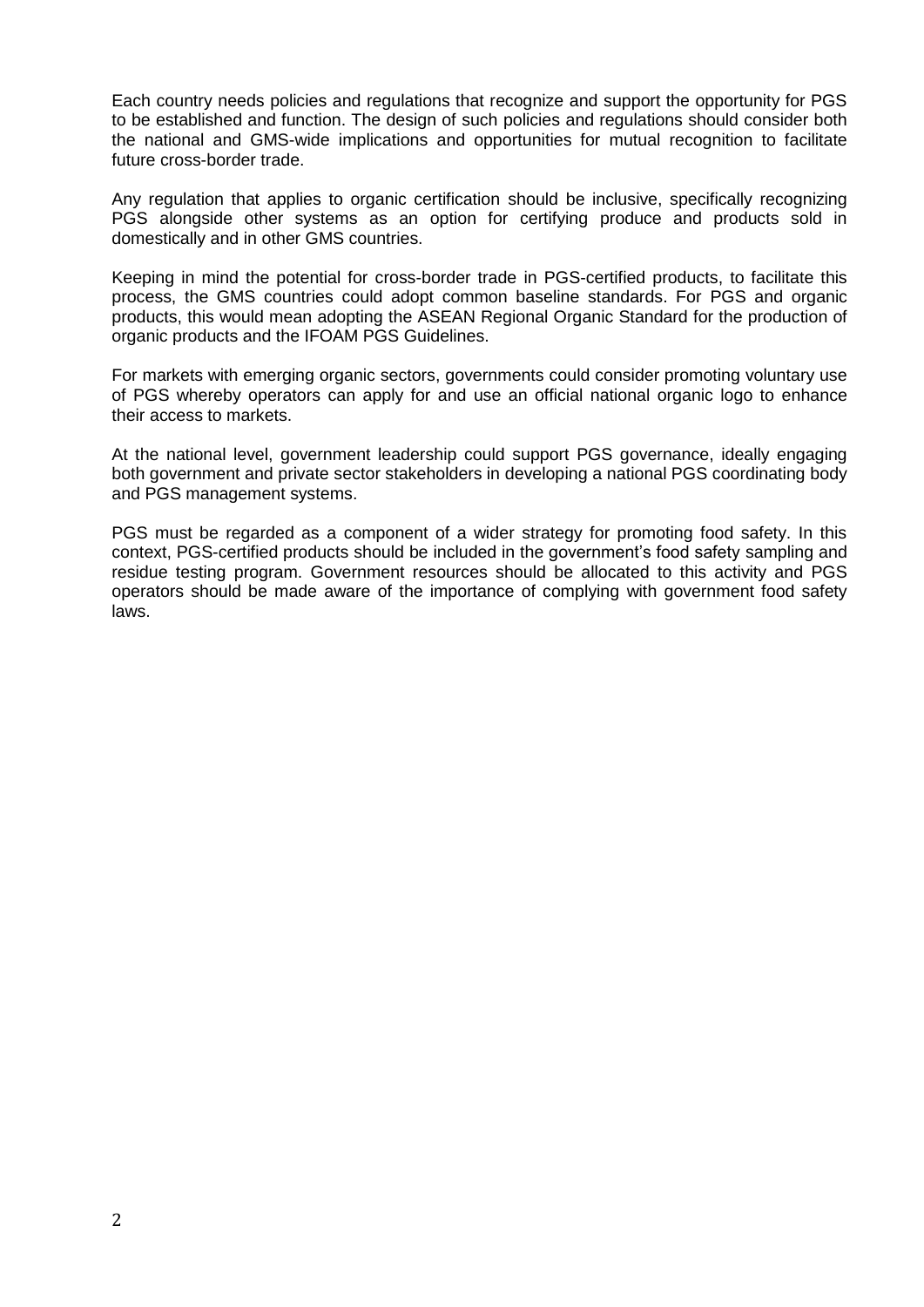## **1. Introduction**

<span id="page-4-0"></span>Under the Core Agricultural Support Program, Phase 2 (CASP2), countries of the Greater Mekong Subregion (GMS) aim to be recognized as a leading producer of safe food, using climate-friendly agricultural practices and being integrated into global markets through regional economic corridors. This vision has been supported by three strategic pillars: (1) food safety and trade modernization, (2) climate-friendly agriculture, and (3) bioenergy and biomass management.

CASP2 is implemented by the Working Group on Agriculture (WGA) through the WGA Secretariat, with technical assistance support from the Asian Development Bank (ADB). The Participatory Guarantee System Capacity Building in the GMS project supports CASP2's pillars 1 (food safety and trade modernization) and 2 (climate-friendly agriculture) by pilot testing PGS in each GMS country (Cambodia, the People's Republic of China [PRC], the Lao People's Democratic Republic [Lao PDR], Myanmar, Thailand, and Viet Nam). The aim is to demonstrate the potential and understand the challenges to be addressed in scaling-up PGS. This was made possible through letters of agreement between ADB and the governments of Cambodia, the Lao PDR, Myanmar, Thailand, and Viet Nam.

PGS is a community-orientated certification system that encourages climate-friendly agri-produce stakeholders to form a network of producers, consumers, and other stakeholders for building a credible certification system. Conceived as an alternative to third-party certification, PGS builds farm-level capacity in agri-food certification and food traceability for smallholder farmers. An aim is to reduce the certification costs, which have kept smallholders from integrating into modern value chains and broadening their market reach.

The experience gained from implementing PGS demonstrates that they are effective in linking smallholders to new markets and can capture the confidence of consumers. Thus, the PGS provide governments with another tool—in addition to the  $ASEAN<sup>2</sup>$  Good Agricultural Practices (GAP) standards (for safe fruits and vegetables) and third-party organic certification—to help them achieve their wider food safety goals and help create a competitive agriculture sector in the GMS.

The project's goal of initiating at least two PGS pilots in each country was exceeded in Cambodia (3), the Lao PDR (3), Myanmar (2), Thailand (7), and Viet Nam (3). The project clearly demonstrated the benefits of well-structured and commercially focused farmer groups, with farmers linking with new markets and finding new sources of income. At the government level, an initial generally negative view toward the PGS methodology has been replaced by a positive one. The success of the pioneering PGS pilots has sparked a number of new PGS initiatives supported by non-government organizations (NGOs) and the private sector. With support from ADB, another round of PGS activities is planned. The PGS' potential as a credible and effective certification option has been established, and, as noted by Cambodia's Under Secretary of State San Vanty, the question is now "how best to up-scale PGS."<sup>3</sup>

PGS can provide a quality assurance option along with GAP-certified products and those certified by third parties as organic. GAP-certified products are often described as "safe products," meaning they are grown with controlled use of pesticides and chemical fertilizers and minimizing the risk of contamination from chemical residues or pathogens from animals or unclean water. Third-party certification of organic products is mostly used for exports, with accredited bodies certifying that the products meet regulatory requirements of various markets. PGS follows similar organic standards for production and sale to local markets. Their compliance procedures are orientated to internal monitoring systems, employing a structured peer review approach and engaging other stakeholders to help endorse compliance.

 $2$  ASEAN = Association of Southeast Asian Nations.

 $^3$  At the Working Group on Agriculture's 14th Annual Meeting, Siem Reap, July 2017.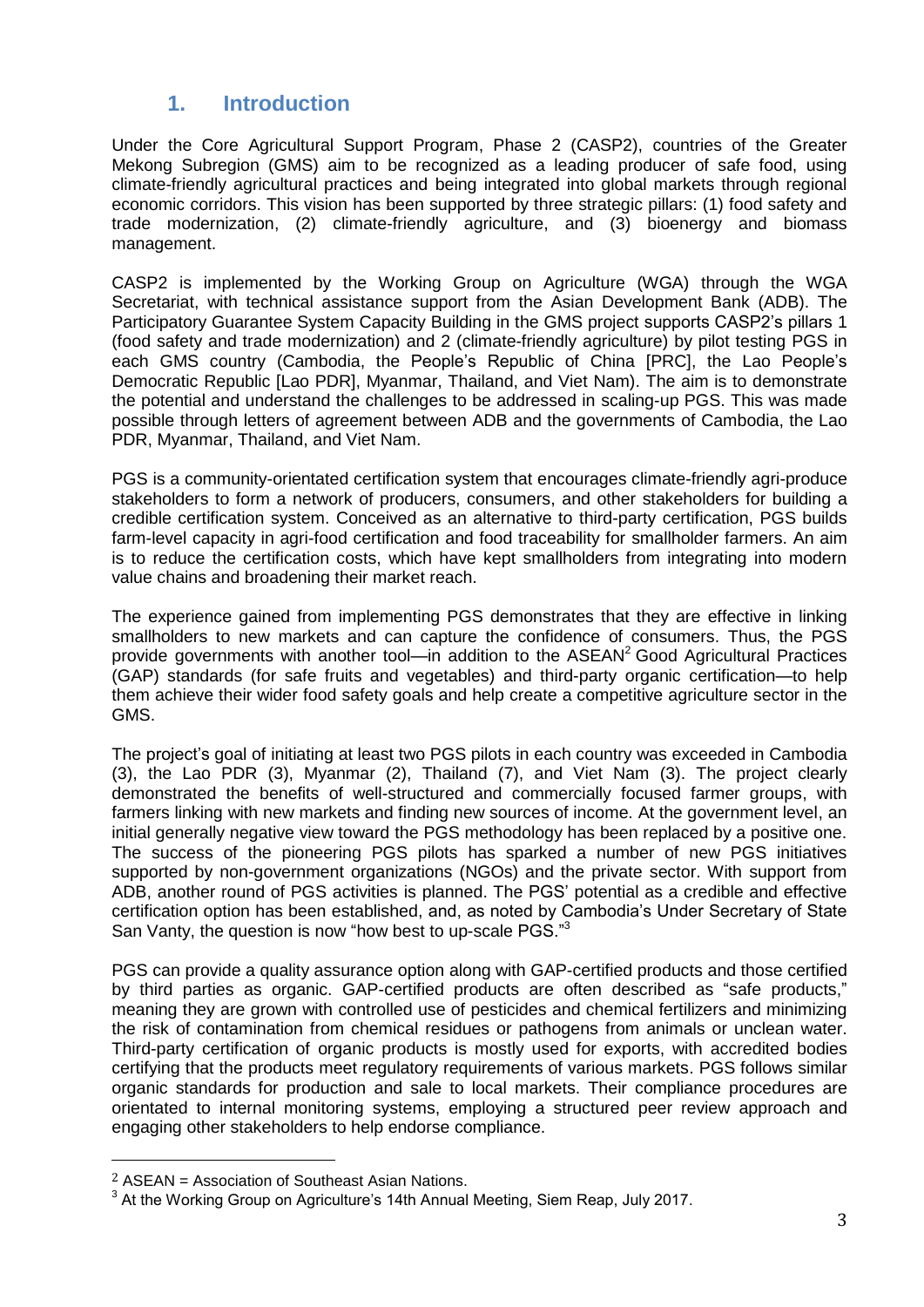Together, GAP, third-party certification, and PGS are part of a quality management landscape and contribute to the institutionalization of a "quality mindset" at all levels. The development of this process takes time and requires governments to commit resources to establish robust systems underpinned with a high level of accountability.

Key issues to be addressed in up-scaling PGS include

- securing PGS recognition in government policies and regulations,
- confirming the definition of PGS quality assurance,
- harmonizing standards domestically and across all GMS countries to facilitate crossborder trade,
- coordinating PGS at the national level,
- developing models for government engagement with the private sector,
- ensuring that PGS comply with government food safety regulations, and
- promoting PGS to consumers.

<span id="page-5-0"></span>Organic and PGS regulations need to be shaped by policies that are inclusive rather than exclusive of different certification options.

## **2. Situation Overview**

To help address food safety challenges GMS countries face, the "GMS as One" Policy Forum<sup>4</sup> highlighted the need for each country to adopt global food safety standards and common internal control systems referencing regional standards such as the ASEAN GAP and ASEAN Region Organic Standard. The "GMS as One" policy forum participants stressed the importance of focusing collective resources of government and the private sector to develop pilot initiatives in their domestic markets as their focal point for implementing food safety strategies, and referenced PGS as an important tool to help support this process.

PGS provides a certification option that can be used to promote the growth of the agriculture sector as well as job creation and livelihood improvements in the wider agricultural community. The advantage of PGS is that they have been designed specifically to meet the needs of smallholder producers supplying local markets. As a result, costly bureaucratic procedures associated with export certification are not required.

Another advantage of PGS is that it requires the smallholders to be actively engaged in supporting the process. This manifests in knowledge exchange, trust building, and opportunities to invest in and structure postharvest and supply chain improvements that contribute to strengthening the marketing opportunities for the farmer groups. Other stakeholders are also expected to become involved in supporting a PGS. This involvement varies according to each situation—it may mean involving local agencies in providing technical or cultural support or retailers and consumers participating in on-farm peer reviews with farmers.

PGS is a grassroots initiative that is open to adopting local cultural norms to strengthen the compliance process. In this way, communities are able to demonstrate compliance in diverse ways while still aligning with PGS quality assurance requirements as described in the International Federation of Organic Agricultural Movements–Organic International (IFOAM) PGS Guidelines.

<sup>&</sup>lt;u>.</u> <sup>4</sup> GMS as One: Unified Regional Approaches to Food Safety and Market Access Policy Forum, World of Food Safety Conference, THAIFEX—World of Food Asia, 31 May–4 June 2017, Muang Thong Thani, Nonthaburi, Thailand.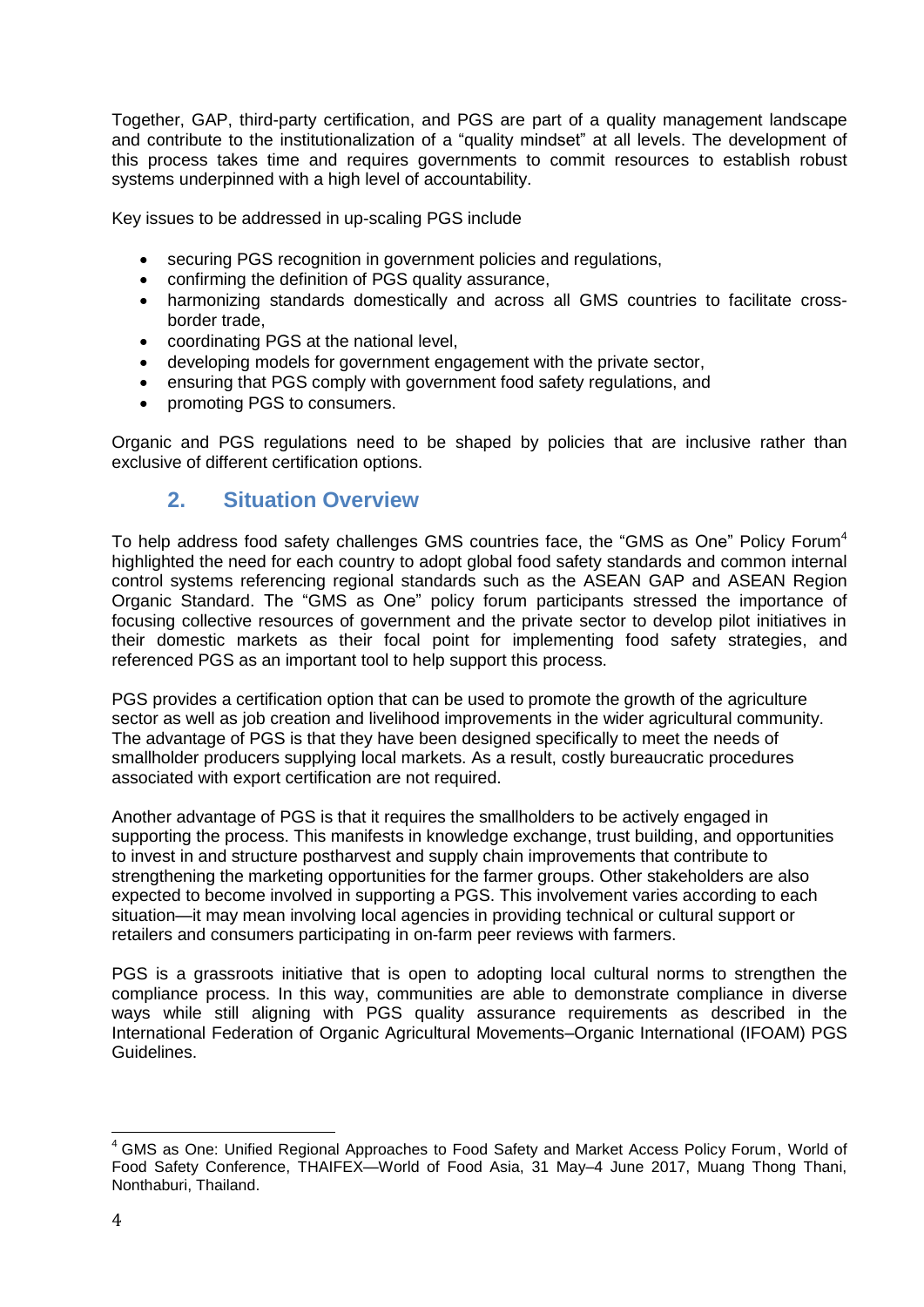To provide consumers with confidence in PGS certification, governance of the certification should be coordinated at the national level, ideally by a multi stakeholder body supported by the responsible government agency.

IFOAM is a global organization formed in 1972. It has memberships from 84 countries worldwide. IFOAM's functions include advising policy makers, national organic movements, NGOs, and others on strategies to develop sustainable and credible organic sectors. IFOAM maintains the [Organic](http://www.ifoam.bio/en/value-chain/ifoam-organic-guarantee-system) [Guarantee](http://www.ifoam.bio/en/value-chain/ifoam-organic-guarantee-system) System, a global nonprofit independent evaluation program that helps to provide an understanding of which organic labels can be trusted. IFOAM promotes both third party and PGS as complimentary organic guarantee systems. The form and functions of PGS are described in the [IFOAM](http://www.ifoam.bio/en/ifoam-family-standards-0) PGS Guidelines document.<sup>5</sup> Organic standards are listed in the IFOAM Family of [Standards](http://www.ifoam.bio/en/ifoam-family-standards-0) document (this list includes the Viet Nam PGS organic standard).<sup>6</sup>

#### <span id="page-6-0"></span>**2.1. Cambodia**

Since the PGS concept was first introduced in a national PGS workshop in 2015, the government and private sector have collaborated to quickly advance PGS at both the governance and production levels. PGS pilots were initiated in 2015 with 2 NGOs and CASP2-supported program, implemented by the General Department of Agriculture (GDA).

The GDA implemented PGS pilots with provincial departments of agriculture in Kandal, Prey Veng, and Tbong Khmom provinces and established an organic standard (CAMORG) with a logo and Cambodia PGS with a logo. The rules for how the Cambodia PGS logo can be used are to be developed by October 2017.

One PGS pilots was initiated by CARITAS (an NGO), with 2 groups in Battambong producing vegetables for the local market, and another by Natural Agricultural Village (NAV, a social enterprise) in Kampong producing vegetables for its own NAV retail outlet and to supply supermarkets in Phnom Penh. The marketing success of NAV has been well noted by the GDA, with both parties collaborating on various levels to promote PGS and exchange expertise.

The collaboration between the GDA and NGOs has been a significant and positive feature of the open approach that the GDA has taken in supporting the PGS development process in Cambodia. This approach is reflected in the national coordinating body, where there is representation and active engagement from the private sector.

In the GMS (including Cambodia), the scale of the food safety issues is significant, with numerous smallholder farmers growing vegetables on small plots of land and applying pesticides randomly. Due to poor postharvest handling, contamination from pathogens occurs along the whole supply chain.

Orienting government support and technical resources toward the development of domestic markets is critical. To help solve the smallholder's dilemma of small volumes, low quality, and weak market links, PGS certification must address not only on-farm production but also aim to secure the integrity of product from field to plate. Because the supply chain issues extend beyond the farm gate and are usually out of the farmer's control, all the supply chain actors must be engaged to ensure consumers can buy safe organic food.

Actions that are in process include

- completing the policy statements and process for PGS recognition in national regulation,
- developing national PGS technical guidelines,
- consolidating the roles and functions of the national coordination body,

 5 Available at www.ifoam.bio/sites/default/files/page/files/pgs\_guidelines\_en\_web.pdf

<sup>6</sup> Available at www.ifoam.bio/en/ifoam-family-standards-0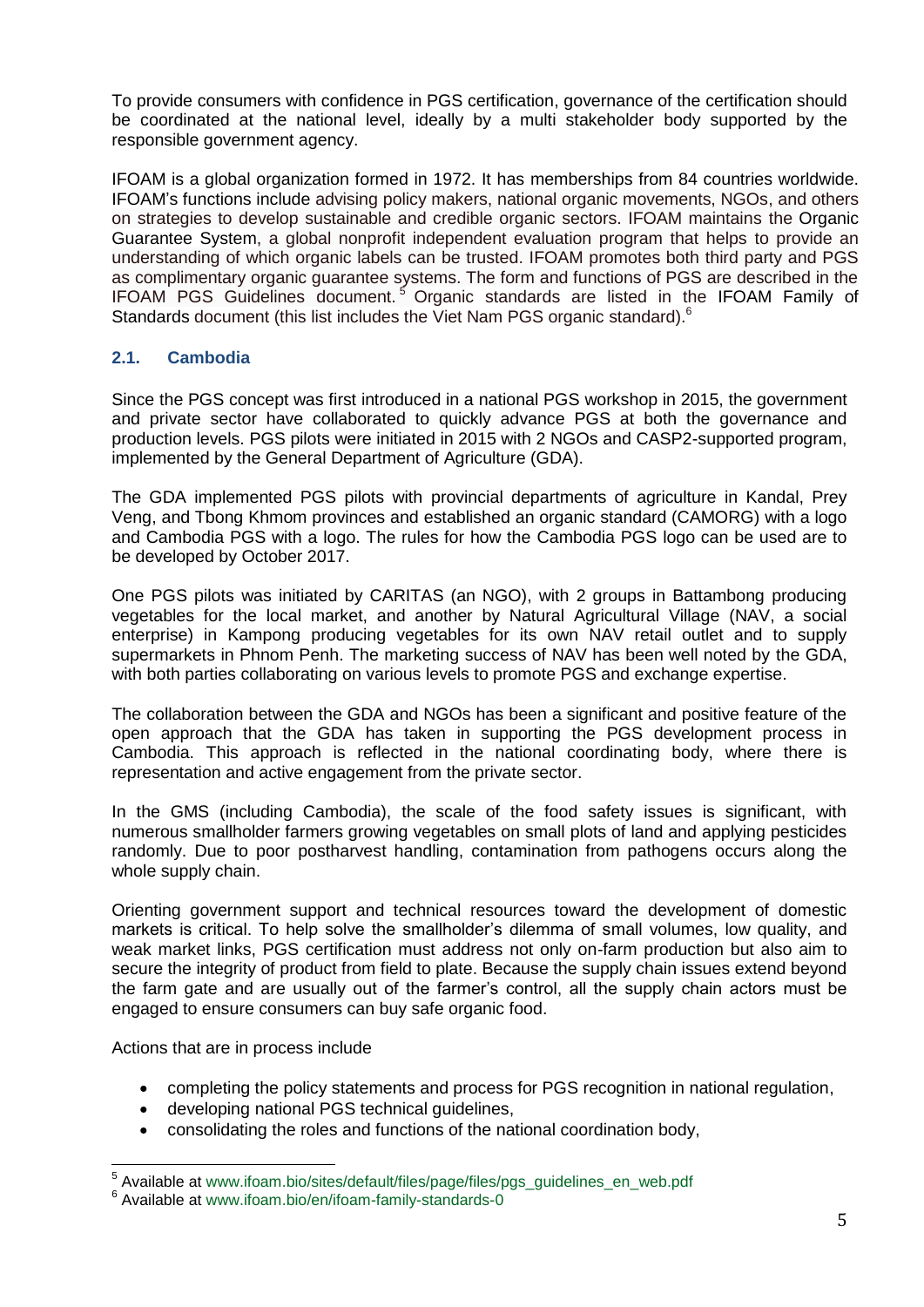- building capacity to strengthen the internal management of PGS, and
- training specialist trainers for government officers and new private sector actors who want to implement PGS.

Recommendations to support further PGS development include the GDA to include PGS under the umbrella of its food safety program for pesticide and pathogen residue monitoring and testing. Covering PGS under an independent testing program with published results would go a long way toward building consumer confidence in safe and organic food brands.

#### <span id="page-7-0"></span>**2.2. The People's Republic of China**

The way forward for PGS as an organic certification option in the PRC is unclear because current regulations do not include allowing PGS products to be labeled as certified organic. This constraint delayed the introduction of PGS to Yunnan and Guangxi.

Under CASP2, a national PGS workshop was held in Kunming, Yunnan Province in 2015. Subsequently, two PGS pilots in Guangxi Province, in-cooperation with OXFAM Hong Kong and the Center for Chinese Agriculture Policy and Chinese Academy of Sciences, Nanning, received a workshop supported by an IFOAM PGS specialist.

Pilot groups were established in Mashan County (Guzhoi Village) where there is a long history of saving corn seeds for planting in the next season, and breeding local (black) pigs, and in Du'an County (Nonglv Village) based around saving and commercially producing traditional rice varieties. Both groups market their products at a weekend market in Nanning. They applied the China National Organic Standard and the IFOAM PGS Guidelines. OXFAM is continuing to support both groups to strengthen their PGS and their supply chains are continuing to operate.

The PRC has had national organic standards since 2005. The standards encompass organic production, processing, distribution, and retailing. In order to sell organic products legally in the PRC, all products (whether of domestic or international origin) are required to obtain PRC organic certification awarded by the Certification and Accreditation Administration. The standards were primarily set up to facilitate the export of organic products and are achievable for large organizations supporting contract farming. However, smallholders who are not engaged in contract farming can not label PGS products as certified organic.

There have been no reported proposals by PGS groups in Nanning requesting a review of the government regulation to include PGS.

There is no legal constraint on using PGS as a certification methodology, but they cannot claim to have organic certification or labeling. In the United States, the PGS certification body has avoided the same legal constraint imposed by the United States Department of Agriculture by not referring to organic specifically in their labeling, and in France, the PGS Nature in Progress has taken a similar approach to avoiding the same constraint imposed by the European Union.

In the PRC, Community Supported Agriculture (CSA**),** similar to Teike in Japan, provides an alternative way for farmers to engage with consumers. The CSA allows city residents direct access to high-quality, fresh produce grown locally by regional farmers. Consumer-members of a CSA purchase a share of vegetables produced by a farmer. The consumers who visit the farms (and sometimes work on them) determine if they can trust the farmer to produce the crops ethically. Increasingly, though, it is reported that consumers in the PRC would like to see CSA farms certified and the PGS is proposed as a suitable methodology. However, for the PGS to be recognised in the PRC's national regulations as complimentary to third party certification for domestic markets is likely to take some time.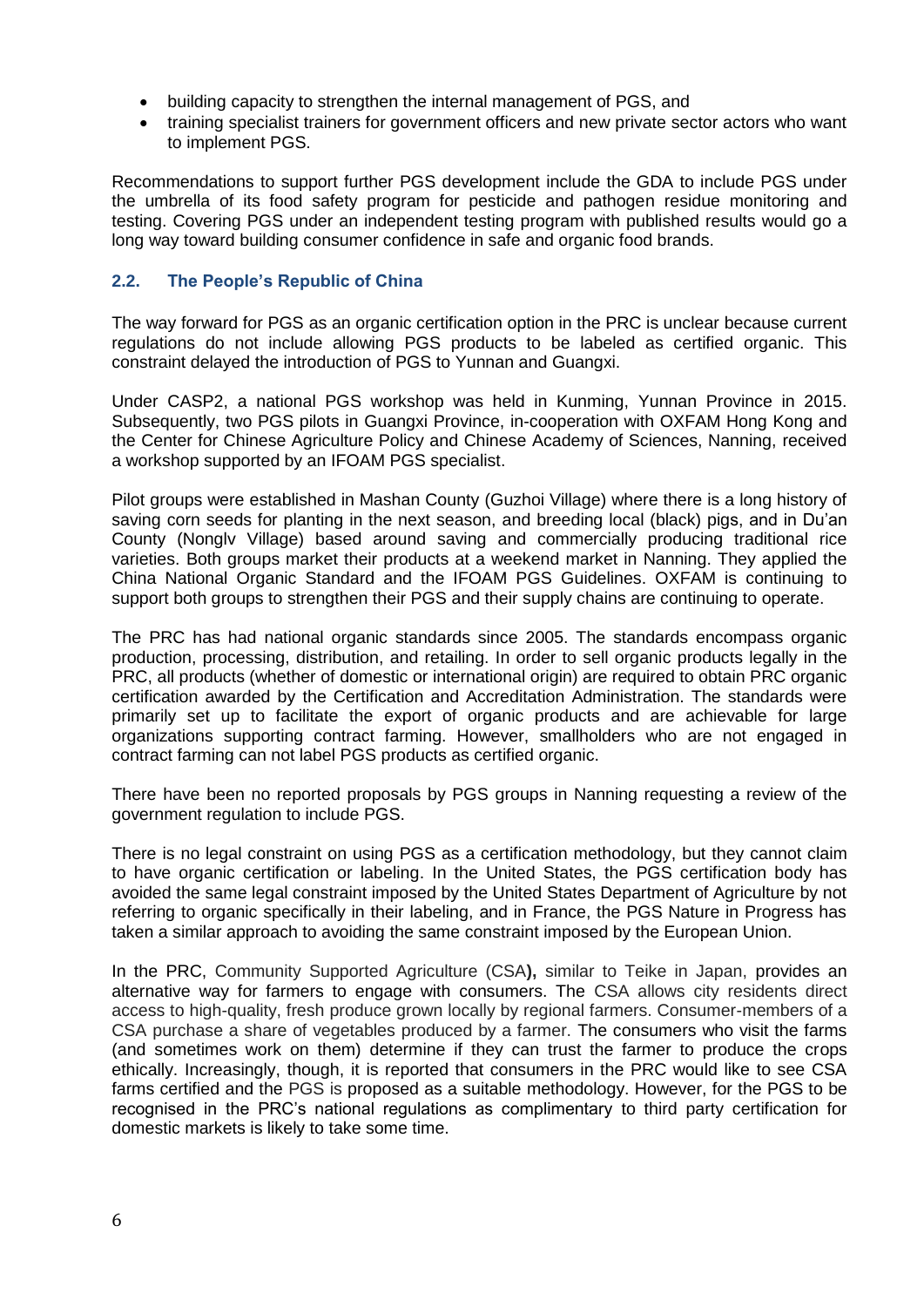#### <span id="page-8-0"></span>**2.3. The Lao People's Democratic Republic**

The PGS in the Lao PDR has developed differently from that in other GMS countries. When PGS was first introduced in 2014, the Department of Agriculture (DOA) Accreditation and Certification Division immediately took control of the process and included PGS under the umbrella of its certification program. This program includes an organic third-party certification system and Lao GAP<sup>7</sup> certification. The DOA is responsible (via regulation) for managing the Lao Organic Standard, registering and certifying PGS, and issuing the Lao Organic/PGS Logo.

The strength of the Lao PDR system supporting PGS is that government fully endorses the process and manages PGS. The DOA has successfully worked with three PGS groups in different locations, leading to their certification and entitling them to use the Lao PGS/Organic logo.

A challenge to the development of PGS in the Lao PDR is that the demand for quality certified product is limited. The private sector support for organic products is weak and the sector not actively engaged with the DOA in supporting the national coordination and management of the PGS. Ideally, as the private sector expands and becomes more active in the production and marketing of organic food a more inclusive approach will evolve. In the interim, the DOA could consider inviting the NGOs such as the Sustainable Agriculture Environment Association (SAEDA) and GRET (*[Groupe de recherche et d'échanges technologiques,](https://www.google.co.th/url?sa=t&rct=j&q=&esrc=s&source=web&cd=10&cad=rja&uact=8&ved=0ahUKEwjDmqri0IDWAhVKLo8KHbKiB3cQFghSMAk&url=http%3A%2F%2Fwww.preventionweb.net%2Forganizations%2F9319&usg=AFQjCNGhI4xC0IG0otOnOLzDherwQAbfcg)* an international nongovernment development organization) that are supporting PGS to become part of a national PGS coordinating body.

Three PGS groups are now certified by the DOA, all supported by CASP2.

- The Savannakhet Organic Farmer Group has 25 households producing 5 tons of vegetables annually for sale in Savannakhet markets.
- The Xieng Khoang Organic Farmer Association has 75 households producing about 12 tons of vegetables each year, sold into the local market at Xieng Khoang.
- The Huaphan Bamboo group is of particular interest because they are applying PGS for the sustainable management of 588 hectares of communal bamboo forest. They harvest bamboo shoots and use improved processing and drying techniques to produce a quality product that is sold to an organic retail chain (Bac Tom), based in Ha Noi, that accepts PGS certification. The returns to the farmers are better than what can be had on the local market. However, to secure supply, Bac Tom is required by the provincial agriculture forestry office to coordinate the trading process with the Huaphan Trading Enterprise. This arrangement carries some risk in terms of upfront investment to facilitate the trade but also provides an approved pathway for future opportunities for cross-border trade between Huaphan Province and Viet Nam.

Up-scaling PGS presents challenges for the DOA due to the weak private sector in the Lao PDR. There are numerous opportunities for PGS but the lack of demand from the markets driven by the private sector means that NGOs become the catalyst for PGS development. Where NGO projects support an inclusive value chain approach, their success is high as they are addressing the market demand and building smallholder capacity to supply the demand.

The inclusive value chain approach is well demonstrated by the SNV model in southern Lao PDR, where rice millers, collectors, and farmers, facilitated by SNV, came together to increase yields by using improved rice varieties and improving quality management throughout the supply chain, resulting in better returns to all the stakeholders and proving that value addition is possible through an inclusive approach to supply chain management. The successful application of an

<sup>&</sup>lt;u>.</u>  $7$  Lao GAP is aligned with the ASEAN GAP.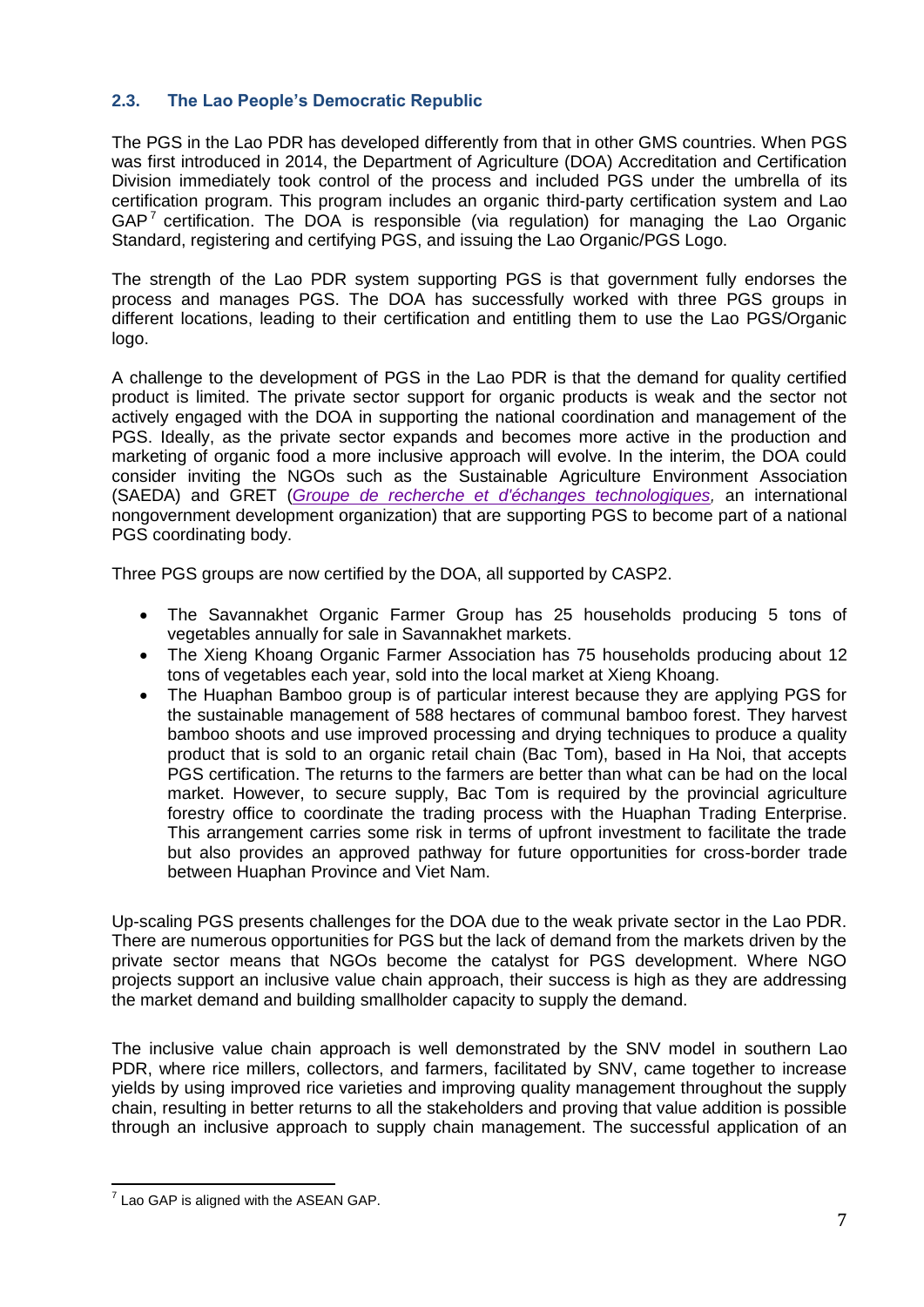inclusive value chain approach requires the active engagement of key stakeholder groups working together to achieve the same objective.

For NGOs, the inclusive value chain approach serves as an effective mechanism for strengthening supply while building market demand for smallholder production.

#### <span id="page-9-0"></span>**2.4. Myanmar**

PGS in Myanmar is less developed and have less direct government support than is the case in GMS neighbours, mostly due to the relatively recent introduction of PGS and the pioneering situation of the development of the country's food safety agenda.

PGS pilots were initiated in 2015 with 2 NGOs supported by CASP2 and the Department of Agriculture (DOA). The catalyst for introducing the PGS into Myanmar has been the Myanmar Organic Growers and Producers Association (MOGPA), an organization set up to promote organic agriculture and certification. MOGPA facilitated the introductory PGS workshops supported by CASP2 and follow-up training.

MOGPA applied its own organic standard, adapted from the IFOAM Basic Standard and the IFOAM PGS Guidelines. The DOA, for its PGS program, applied the same IFOAM Standard<sup>8</sup> and DOA staff working in the their PGS program received initial training from MOGPA and a CASP2 supported IFOAM PGS specialist.

MOGPA provided technical support for the development of several PGS groups including a mushroom producers group in Yangon, a vegetable producers group in Hmawbi close to Yangon, and a coffee producer group in Ywa Ngan. MOGPA has also worked with the DOA to support PGS initiatives in Mandalay (rice) and Pi Uu Lwin (strawberries). The DOA has provided support for two PGS vegetable producing groups in Nay Pi Daw neither of which are certified because they are unable to fully comply with the organic standard. This issue highlights the lack of specialist knowledge for organic production within both government staff and MOGPA. Specialist knowledge is required to support the hands-on commercial production of organic vegetable crops.

The potential for PGS in Myanmar, with its many smallholders, is significant but Myanmar must address challenges that include

- developing the specialist technical knowledge required to commercially produce organic food;
- developing a cohesive government policy supporting organic and PGS certification (ideally following the Cambodia example); and
- addressing food safety issues in general, especially relating to postharvest and supply chain contamination—there are reports of up to 70% postharvest crop loss.

For PGS to contribute to the overall improvement of food safety in Myanmar requires government support for PGS through policies and regulation. Government needs commitment and resources to support national coordination and develop the level of technical expertise necessary for pest and disease management.

To help achieve this objective government leadership is required. Ideally, government will appoint a high-profile "champion" for the PGS among the DOA staff, creating a key contact point and beginning the process of building capacity to support PGS within the government departments.

Recommended actions include

<sup>8</sup> available at www.ifoam.bio/en/ifoam-standard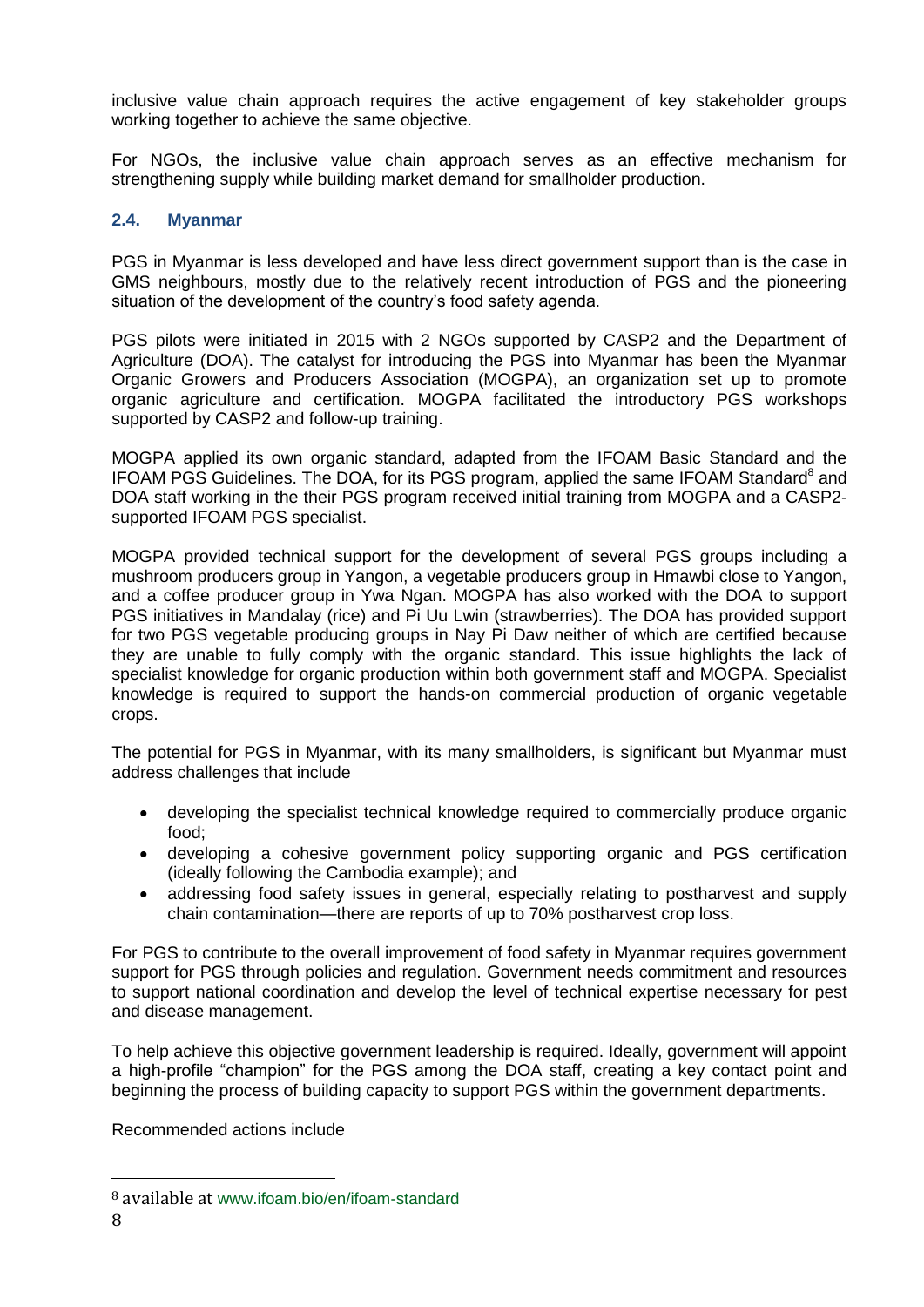- appointing a senior government staff member to champion the development of PGS,
- developing the policy statements supporting the PGS (through multi-stakeholder engagement) and mapping out a process for PGS recognition in national regulation,
- developing national PGS technical guidelines based on the IFOAM PGS Guidelines,
- developing a multi-stakeholder national coordination body with prescribed roles and functions,
- continuing to build the MOGPA and DOA PGS groups' capacity to strengthen the PGS pilots' internal management, and
- drawing on international expertise to help prepare specialist training for government officers and new private sector actors who want to implement PGS and produce organic products.

#### <span id="page-10-0"></span>**2.5. Thailand**

Thailand's organic market is growing rapidly, at close to 20% per year. In 2014 sales were B2.331 billion, of which B514 million $9$  is domestic sales.

The growth in the Thai organic market serves presents an opportunity for organic producers from other GMS countries to participate. Consumers in Thailand, including supermarkets and specialist stores such as those of the Lemon Farm and farmer markets such as Sampran Riverside weekend market, recognize both third-party organically certified and PGS-certified products.

Since 2014 under CASP2 at least 10 PGS have been established, either by the Thailand Organic Agriculture Foundation (TOAF) or the Lemon Farm (shop and restaurant in Bangkok). Lemon Farm Organic and Natural Foods, supported by CASP2 and investment from its own resources, has developed several PGS. The first pilot group was in Mae Hong Sorn, Chiang Mai, producing avocados and plums. Building on their initial success the Lemon Farm established another 7 PGS groups, producing rice, herbs, vegetables, and eggs to supply the Lemon Farm restaurants and stores. As of to date, Lemon Farm has established 11 PGS groups in 8 provinces.

The TOAF has been actively working with more than 450 farm households in five locations across Thailand, one of the more publicl-recognized being with the Sookjai Organic PGS in Nakhon Pathom. This group produces a diverse range of TOAF PGS-certified products supplying the expanding Sampran Riverside weekend market at the Sampran Riverside Resort. This market has played an important role in linking farmers with consumers and thereby helping to establish the credibility of the TOAF PGS.

Both Lemon Farm and the TOAF have followed the IFOAM PGS Guidelines. For organic production, The TOAF has promoted the domestic Thai Agricultural Standard TAS 900-2003, Production, Processing, Labelling and Marketing of Organic Agriculture (developed by the Ministry of Cooperatives) and Lemon Farm the standards of Organic Agricultural Certification Thailand (a private third party certification body accredited by IFOAM).

A range of other PGS has also been established across Thailand. A private sector initiative has created a PGS coordinating body, the Thai Organic+, which offers private registration and a logo. Lemon Farm and other PGS groups have aligned with Thai Organic+ and use the Thai Organic+ logo on some of their product labels.

To effectively up-scale the PGS in Thailand so that it remains a credible certification system that consumers recognize and have confidence in, the key stakeholder groups need to agree on how the PGS is coordinated at the national level. Currently, however, the TOAF and other key PGSsupporting bodies are not in agreement on how this should happen. While the basics of following

\_\_\_\_\_\_\_\_\_\_\_\_\_\_\_<br><sup>9</sup> In Thai Baht.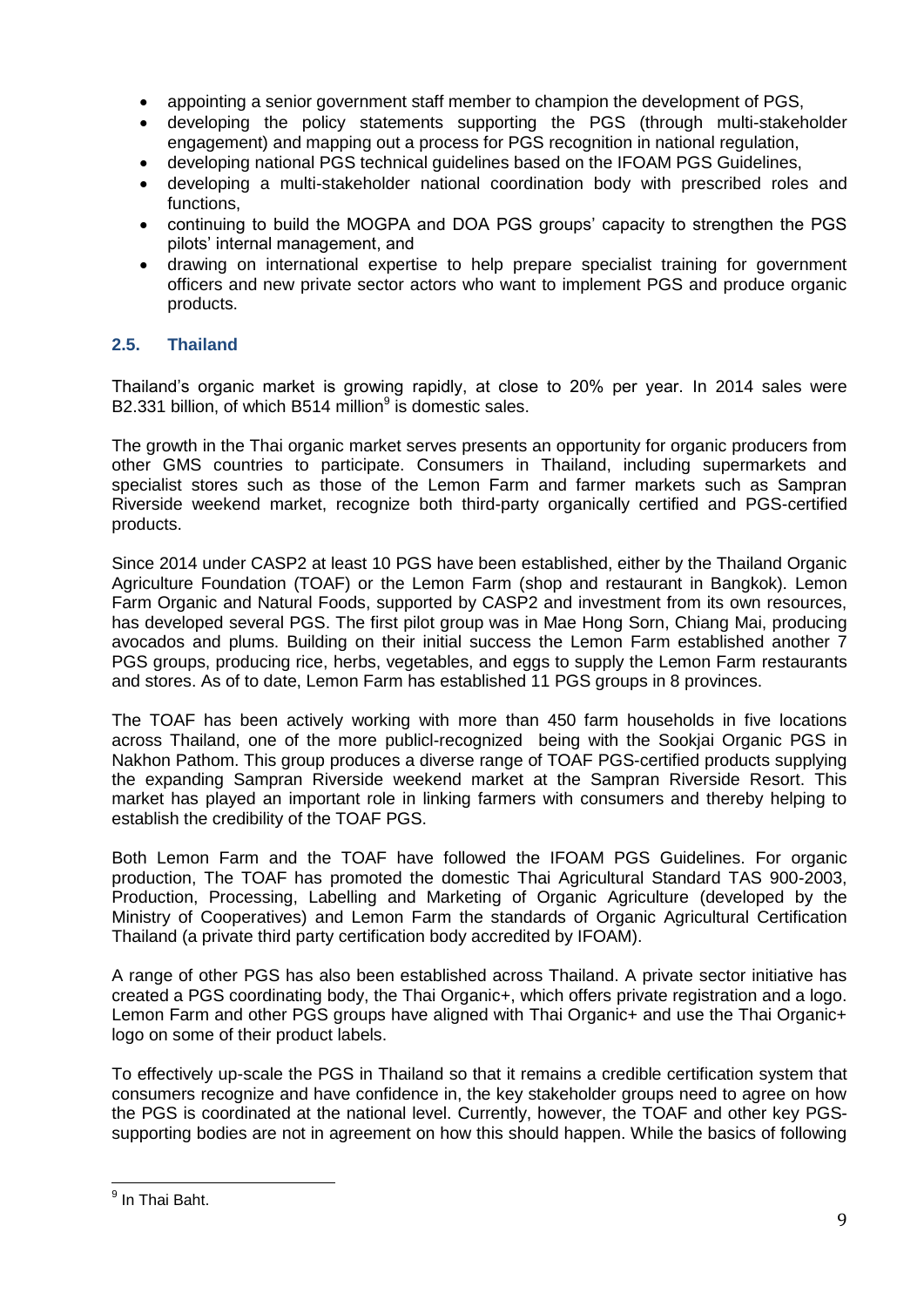the IFOAM PGS Guidelines are agreed, the challenge is for each key party to agree on where it would sit under a national umbrella or coordinating body.

Ideally, the national coordinating body would be a multi-stakeholder body serving as an umbrella for the whole organic sector where both government and private sector stakeholders collaborate for the national coordination of PGS. The roles of this body could include managing or endorsing a PGS registration system, maintaining a PGS data base, providing guidelines to new PGS, managing a national PGS logo, approving farm inputs, and auditing PGS that want to register with the national PGS program. The TOAF and the other PGS bodies would sit under this umbrella.

#### <span id="page-11-0"></span>**2.6. Viet Nam**

The first PGS in the GMS were developed in 2008 and 2009 and involved producer groups, consumers, supporting NGOs, and organic traders that now successfully produce and market large quantities of PGS-certified products daily. As PGS pioneers, Viet Nam developed its own production standard based on the National Basic Standards for Organic Products in Vietnam issued by the Ministry of Agriculture and Rural Development. Their PGS standard is now recognized in the IFOAM Family of Standards.<sup>10</sup>

New PGS have been initiated by Action for the City<sup>11</sup> in conjunction with the Economics Division of Hoi An City and supported by ADB (TA 8163) to establish PGS in Hoi An. The PGS are coordinated by the Economics Division of Hoi An City and the Cam Thanh's Peoples Committee and they follow Viet Nam's PGS organic standard and compliance arrangements adopted from the IFOAM PGS Guidelines. The Hoi An PGS demonstrate the diverse potential of PGS as they certify production and catalyze agritourism—the Thanh Dong group receives more than 1,000 paying visitors annually.

Through the ongoing work of the Organic PGS Viet Nam, the country has established well-tested systems and procedures supporting the development and operation of PGS. PGS systems have also been tested by  $VECO<sup>12</sup>$  (with support from PGS Viet Nam) in the vegetables subsector, supporting farmer organizations to set up PGS to monitor and certify compliance with either a food safety standard (Basic GAP)<sup>13</sup> or an organic standard (PGS Viet Nam). The application of PGS to safe vegetable certification as widened the appeal and opportunity for PGS to facilitate pro-poor development.

The potential benefits of the PGS as a mechanism for improving food safety are now well demonstrated. Reaching this stage in the development of PGS in Viet Nam has been NGOdriven with support from the private sector. However, to up-scale PGS at the national level requires support and engagement from government, ideally following a collaborative approach engaging with the private sector and agencies that have already developed expertise and systems for PGS management.

Various agencies, including PGS Viet Nam and the Viet Nam Organic Agriculture Association have pointed out to the government's Ministry of Agriculture and Rural Development the huge interest in the PGS from various parties and they fear that the integrity of the existing PGS brand will be undermined if new PGS sprout up in an uncoordinated way, highlighting the urgent need for government to support the development of PGS

<sup>&</sup>lt;sup>10</sup> Available at www.ifoam.bio/en/organic-landmarks/ifoam-family-standards

<sup>&</sup>lt;sup>11</sup> The Action Center for City Development is an NGO promoting innovation to help "green" urban communities.

<sup>&</sup>lt;sup>12</sup> VECO Vietnam is a member of Vredeseilanden, an international NGO with headquarters in Leuven, Belgium.

 $13$  Basic GAP (24 steps) is a reduced Viet GAP standard (65 steps).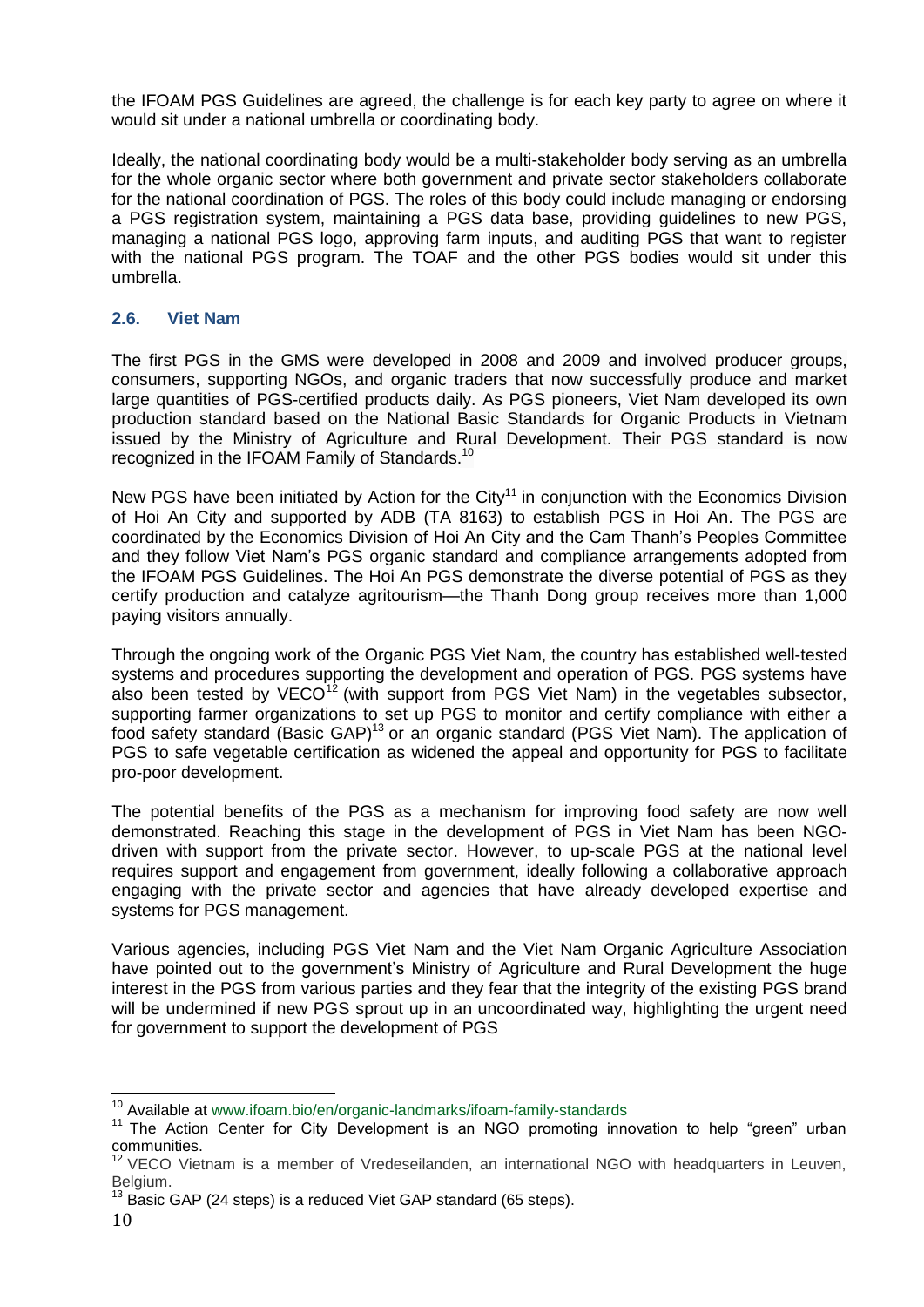- policy and regulation; and
- coordination supporting the development of a management body that shares responsibilities for national management and coordination between government and competent organizations such as the PGS Viet Nam and the Viet Nam Organic Agriculture Association.

#### **3. Analysis of the Issues**

<span id="page-12-0"></span>The primary PGS issues are fragmented supply chains with few opportunities to add value. A large majority of producers continue to operate subsistence farms or produce only small volumes of seasonal products and are often only weakly connected market networks. In this cycle, debt is common, product quality is low, and the farmers are price takers supplying collectors who often amalgamate the products from an area and sell them on to wet markets or wholesalers.

In such situations, the PGS can provide a structure for organizing and coordinating the production base, enhancing product quality through improved postharvest handling systems, certifying the product, and attracting buyers wanting reliable sources of quality product. In many cases where new buyers understand the potential of PGS, they become involved in supporting the development of the whole process.

In the past, when decisions have been made relating to policy and regulatory control of organic production and certification, the process has been modelled on regulatory arrangements of export markets rather than the needs of local markets. Where regulations do not recognise alternative organic certification approaches such as the PGS, they risk excluding the opportunity for PGS certification to be used as tool in pro-poor development. When a regulation has been set, changing it takes time and can be complex process. This issue can be addressed by each country aligning PGS regulation with global (IFOAM PGS Guidelines) and regional standards (such as the ASEAN Regional Organic Standard).

Current opportunities for cross-border trade between GMS countries in PGS products are very limited given that production is focused on local markets. However, there are opportunities for cross-border trade in quality PGS products, as demonstrated by the export of good quality dried bamboo shoots from Huaphan in the Lao PDR to Ha Noi. The adoption of common GMS PGS standards would help reduce barriers to cross-border trade and enhance the credibility of PGS certified products. In the case of the dried bamboo shoots both the Lao PGS and Vietnam PGS demonstrated, on a basic level, how this process can work. They both apply and recognize the IFOAM PGS Guidelines making it easy for the buyer in Viet Nam to understand and have confidence in the integrity of the Laotian certification process.

Although GMS countries are at different stages of regulatory development for organic food, PGS, and food safety in general, there are common GMS issues relating to up-scaling food safety strategies that the PGS could help to address. To be effective at the national and regional level, food safety quality assurance programs must be recognized by government policies and supported via regulations. It is possible for the GMS to have voluntary standards and certification options, but compliance with both national and GMS standards would provide an effective mechanism for helping to ensure that minimum food safety standards are being met at both levels.

In this context, the PGS should be recognized alongside other certifications such as GAP or organic third-party certification by governments in their national policy and regulation. To help facilitate cross-border trade and build consumer confidence in PGS within the GMS countries the definition (standard) of PGS should be recognized as the IFOAM PGS Guidelines, and for organic production the ASEAN Organic Regional Standard or a recognized national standard should be used.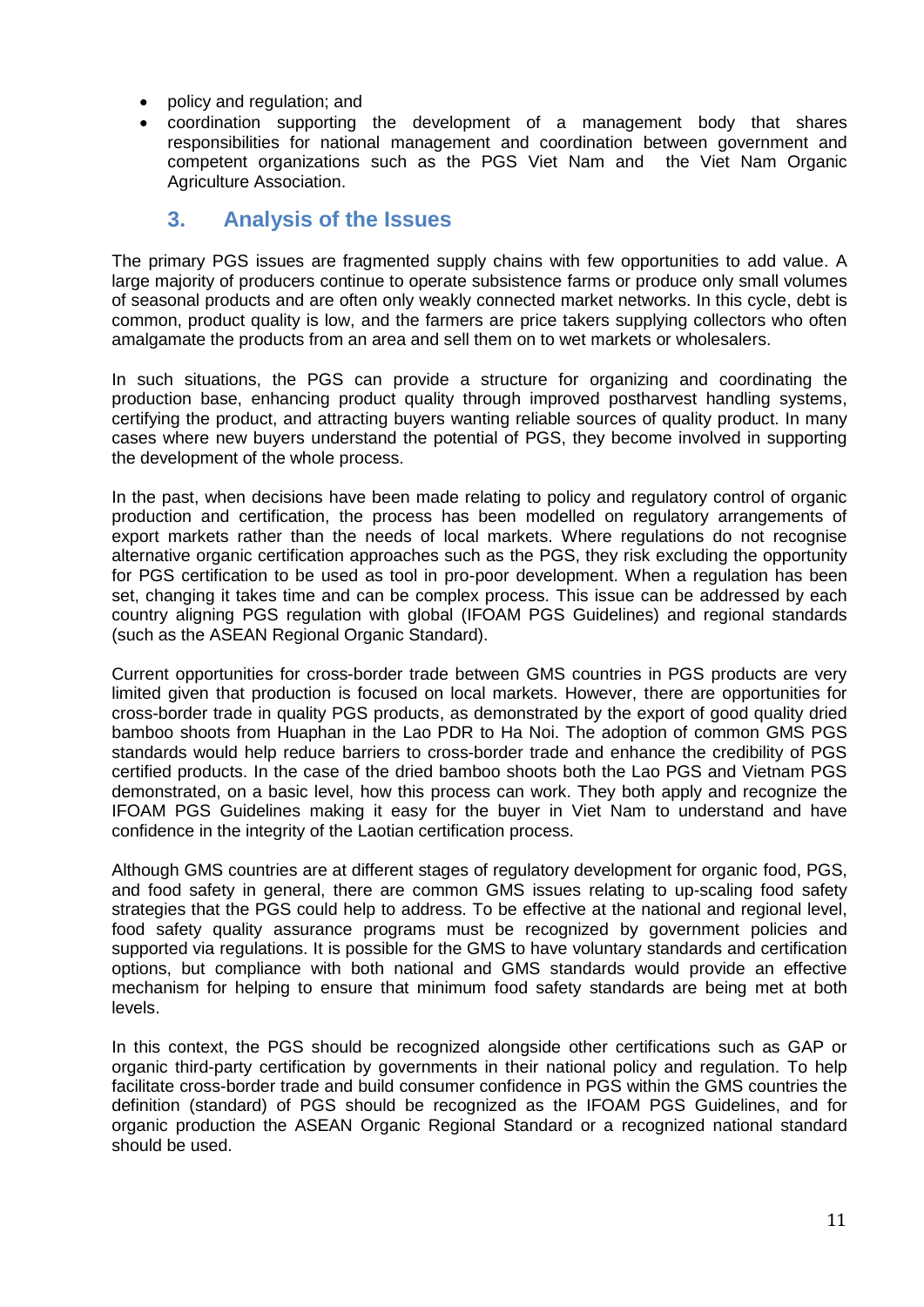#### <span id="page-13-0"></span>**3.1. Coordination of PGS at the national level**

The credibility of PGS certification could be eroded by uncoordinated proliferation of PGS using different standards and confusing the market. Thus, there is a strong case for coordinating the PGS at the national and GMS level, but the question is: "How should coordination be structured?" Government cannot do it alone, as it is not the input supplier, farmer, processor, trader, and retailer.

The consensus among stakeholders is that government should take the lead role by developing supporting policy and regulation and facilitating the establishment of PGS national coordination bodies with multi-stakeholder representation. The bodies should have defined roles for government in order to not overextend its resources and capacity to deliver.

A key function of the coordinating body could be managing a national PGS logo, a registration system (similar to the IFOAM PGS registration model and approval system),<sup>14</sup> maintaining a national PGS database, providing PGS documentation to new PGS, promoting PGS, and providing overall governance of PGS.

A public–private–community partnership structure might be used for the national coordinating body, with the roles and responsibilities allocated accordingly. The four stakeholder groups in the value chain are government, producers, private sector, and consumers. An option for government is to simplify its management responsibilities and "contract" the daily coordination of PGS to an established entity, which serves as the intermediary linking the farmers and consumers. For example, in Viet Nam this role could be undertaken by the PGS Viet Nam. Government would maintain a governance responsibilities and ownership of a national logo but the day-to-day PGS management is carried out by the entity.

The bulk of the agricultural production in the GMS continues to be consumed locally. Fresh vegetables dominate this market, are sold daily in numerous outlets, and present the most food safety risks to consumers. Contamination can occur on-farm but also at many points along the supply chain. Thus, PGS certification must align with the other food safety certifications and aim to provide security over the whole supply chain.

The PGS structure strengthens the opportunity for farmers to organize their postharvest handling systems by establishing collection points where produce and product can be graded and packaged securely before it is sent to market. Collection points must address food safety standards. Traceability is now a foundation requirement of all credible food safety programs. Collection points provide the opportunity for supervised record keeping and product labelling.

<span id="page-13-1"></span>Standardizing product quality can help to add value and secure markets.

#### **3.2. Up-scaling: Which model works best?**

Models to establish PGS have been both market-led, where a private sector operator or an NGO (with its own retail outlets) has provided the capital investment and impetus to work with groups of farmers to establish a PGS, and project-led, mostly by government agriculture departments (notably in Cambodia, the Lao PDR, and Myanmar).

The most successful models have had a strong private sector involvement providing a market, such as in Thailand, Lemon Farm or Sampran Riverside Resort; in Viet Nam, where the PGS Viet Nam has facilitated the engagement of the organic retail sector; and in Cambodia, with the NAV PGS.

<sup>14</sup> [www.ifoam.org/](http://www.ifoam.org/)pgs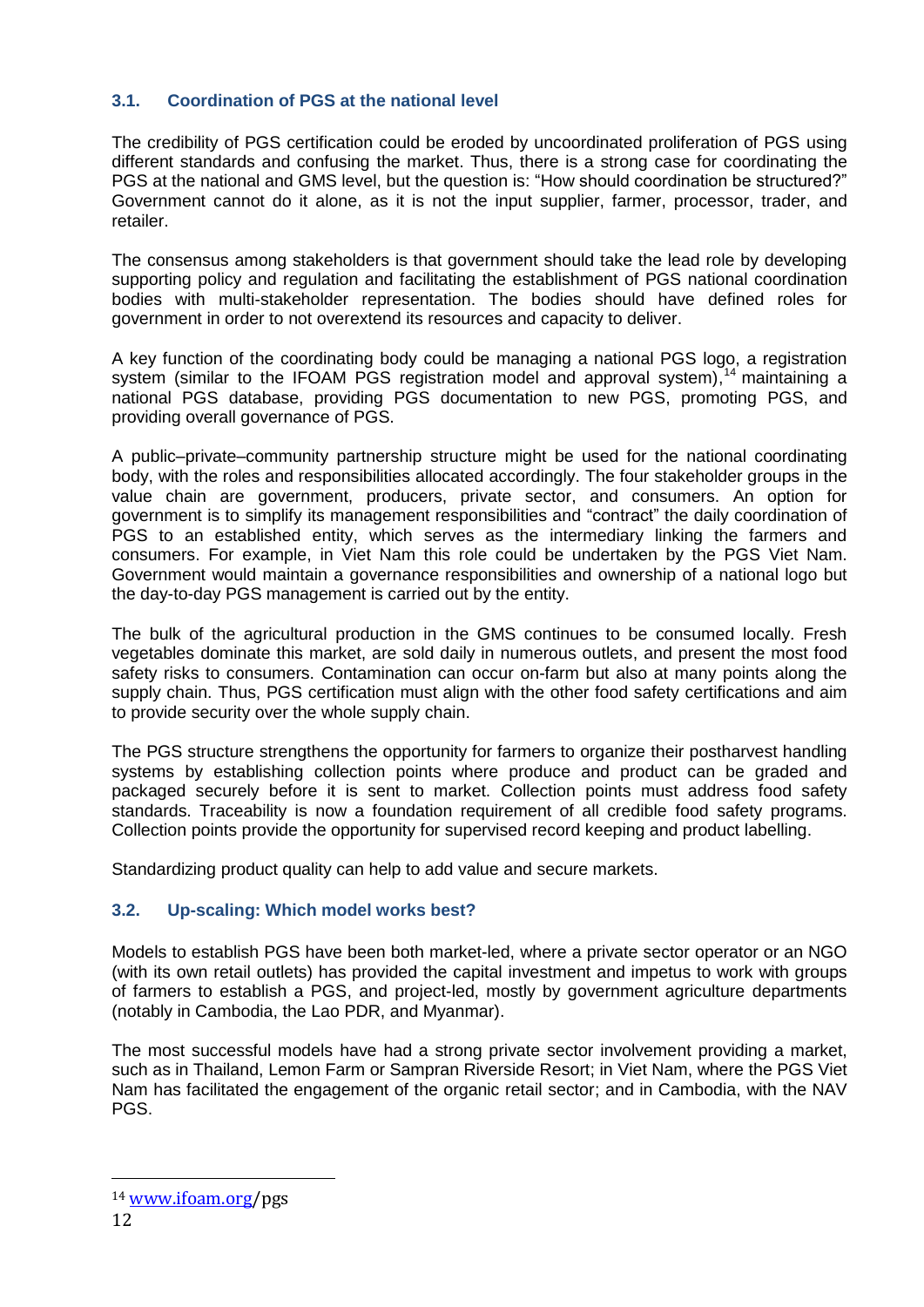For PGS certification to be credible, the system should be legitimized at the national and regional level and should provide clear benefits to all the key supply chain stakeholders.

For PGS be effective, its development requires multi-stakeholder involvement with a clear understanding that the purpose of setting up a PGS goes well beyond creating groups of farmers. The purpose is to create opportunities for farmers to become organized so they can confidently engage in markets they could not access on their own. The PGS provides a tool that can facilitate this process.

## **4. Policy Directions**

<span id="page-14-0"></span>Recommendations to assist governments to effectively improve food safety from the farm to the table include the following:

- Promote the ASEAN Regional Organic Standard as the minimum standard required for producing organic products in the GMS.
- Recognize PGS alongside other organic certification systems as a certification for produce and products sold in domestic and potentially other GMS markets.
- Base the definition of PGS and any legal approval requirements on the PGS definition, key features, key elements, and characteristics elaborated by in the IFOAM PGS Guidelines.
- Particularly for markets with emerging organic products, consider promoting the PGS as voluntary (within the national regulation) where operators have the right to use an official national organic logo and to access markets. Operators who are not certified as PGS under the regulation may still be able to make organic claims, but may not use the official PGS logo or statements (such as "certified in accordance with the national organic PGS regulation") to do so.
- Establish a national PGS coordinating body that actively engages government and private sector stakeholders in the national coordination of PGS. Roles of this body could include managing a PGS registration system, maintaining a PGS data base, providing standards and guidelines to new PGS, managing a PGS logo, approving farm inputs, issuing certificates, and auditing PGS that want to register with the national PGS program.
- Support and encourage the promotion of PGS to retailers, traders, and consumers in local markets.
- Include PGS-certified products in the government's food safety sampling and residue testing program.
- Engage with other GMS countries to facilitate cross-border trade in PGS-certified products.